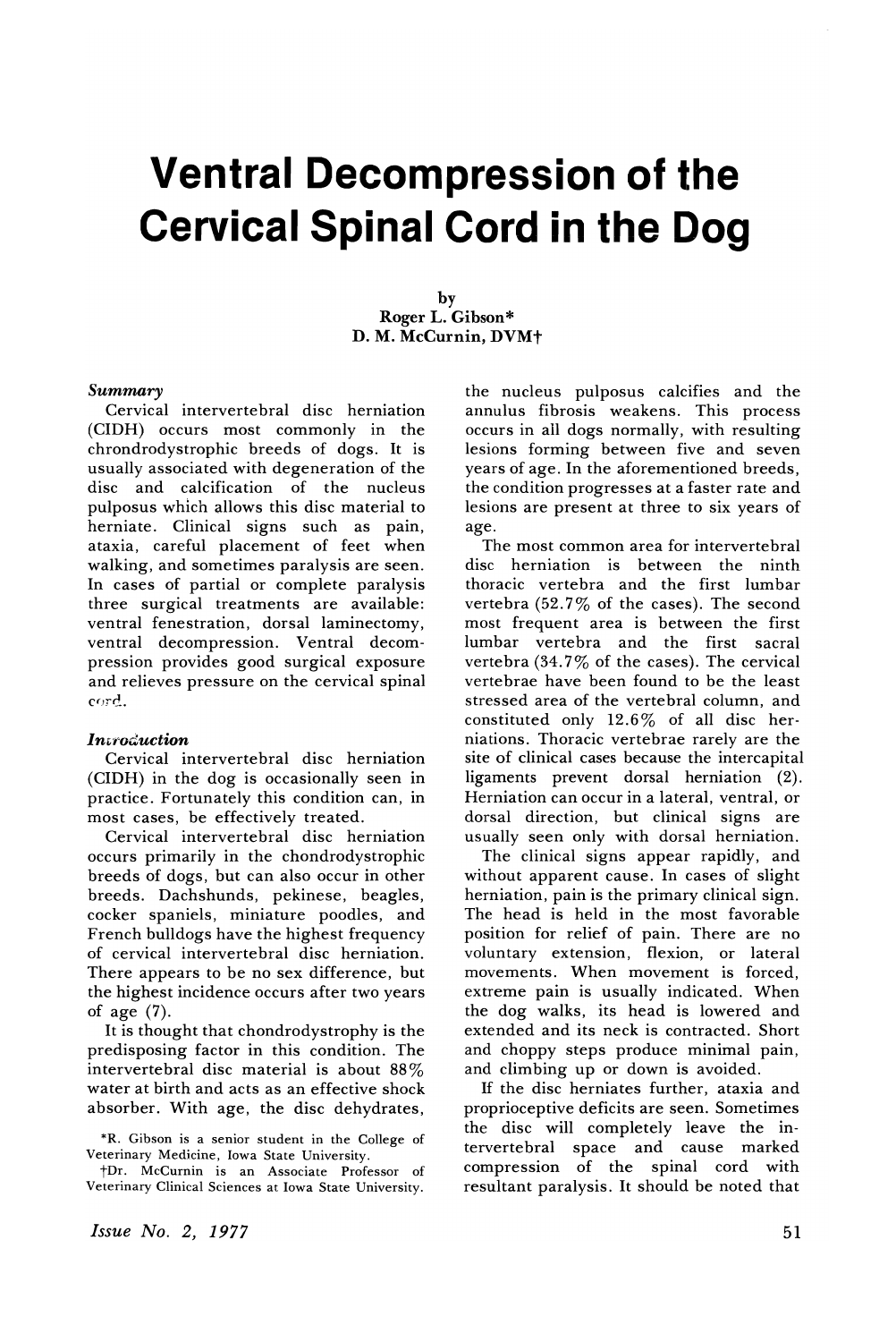the clinical signs and the size of the lesion are not always related. Each animal varies in its pain threshold. A slight herniation in one dog may cause only discomfort, while in another dog it may cause complete ataxia.

The condition is diagnosed by evaluation of clinical signs, history and radiographic observation. The dog must be anesthetized for proper radiographic studies in the<br>lateral and ventro-dorsal planes. ventro-dorsal Manipulation of the neck is required for proper positioning which is essential for correct analysis of the radiographs.

Presence of calcified material in the intervertebral spaces with the appropriate clinical signs is highly suggestive of this disease. Calcified material seen in the disc space with clinical signs of paralysis indicates that complete herniation of the calcified nucleus pulposus has occured. Myelography can be of great value but should be limited in its use because of the risks involved (3).

Prognosis in all cases should be guarded because of the risk of further herniation of the affected disc or subsequent herniation of another disc. In cases of paralysis, the absence of pain response to the hind legs, lack of anal tone, and bladder control constitute a grave prognosis.

Treatment of CIDH in its various forms can be accomplished by several means depending on the form, age of the animal, duration of clinical signs, and the preference of the veterinarian and the client.

The most conservative approach is medical. Medical treatment may be used in cases where clinical signs are limited to pain or to slight proprioceptive deficits, or as a preliminary treatment in cases of paralysis. Medical treatment consists of<br>strict confinement. hvdrotherapy. and strict confinement, hydrotherapy, anti-inflammatory and analgesic drugs such as dexamethazone and butazoladone. In many cases, clinical improvement does result from medical treatment alone. Recurrence is more frequent with this approach. approach. '

Surgical ventral fenestration is of benefit in those cases where complete herniation of the disc is not observed radiographically. The vertebrae are approached from the ventral side, the intervertebral spaces are entered, and material is removed with a tartar scraper. The value of this treatment is the immediate relief of some of the pressure on the spinal cord. The other vertebrae in the cervical region can also be fenestrated at the time of surgery to prevent future problems. Spaces  $C_2$  to  $C_6$ are routinely fenestrated.

In cases of complete disc herniation resulting in paralysis or when ventral fenestration does not relieve the clinical signs, there are two additional surgical procedures. The older technique is the dorsal laminectomy, which requires that muscles of the dorsal aspect of the neck be dissected to expose the vertebral lamina. The lamina is then removed to relieve pressure and the herniated disc material is also removed. The surgical approach to the dorsal cervical area is technically difficult and time consuming. Swelling and pain, with slow recovery are common with this technique.

A procedure that has recently been developed is ventral decompression. This procedure was successfully used in man in 1956 and published in 1958 (3). Since that time it has been adapted for use in the dog (2,9,10,12,13).

In ventral decompression, an incision is made on the ventral aspect of the neck and part of the bodies of the two vertebra adjacent to the herniated disc are removed. The bone may be removed via air drill or trephine (Figures 1 and 2). The disc be removed decompression accomplished (Figure 3). This procedure allows easy access to the ventral vertebrae. Relief is immediate and trauma to the area is minimized. Clinical case studies indicate that this procedure is highly effective (9).

In all the aforementioned treatments of CIDH a minimum of six weeks postinjury or postsurgery is necessary before final evaluation of the patient can be made.

# *Case Report*

On August 28, 1976, a 9 kg., three-yearold male dachshund was admitted to the ISU Veterinary Teaching Hospital. This dorsal cervical area is technically difficult and time consuming. Swelling and pain, with slow recovery are common with this technique.<br>treated the dog medically with antitreated the dog medically with inflammatory drugs and complete cage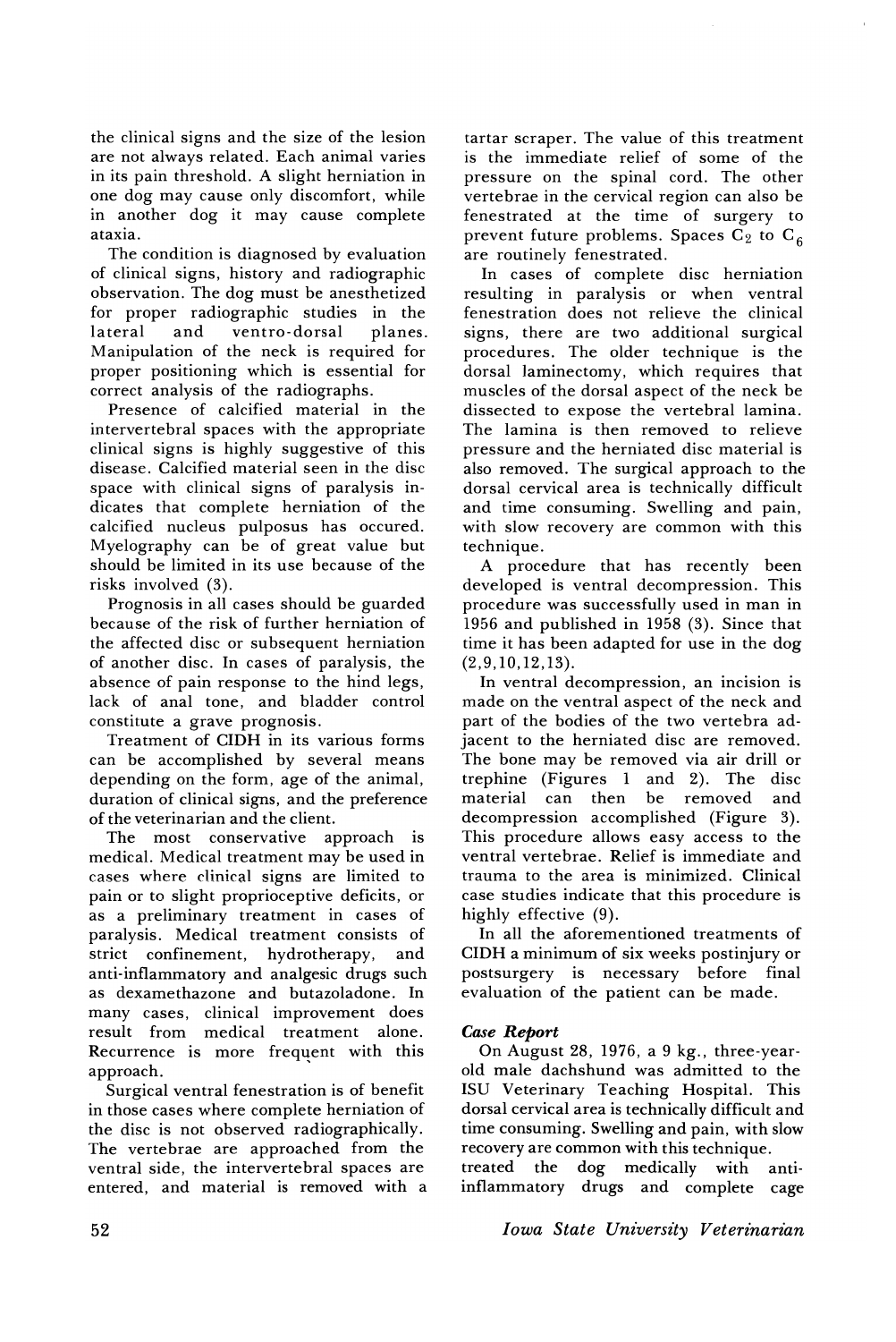

**Figure 1.**



Figure 2.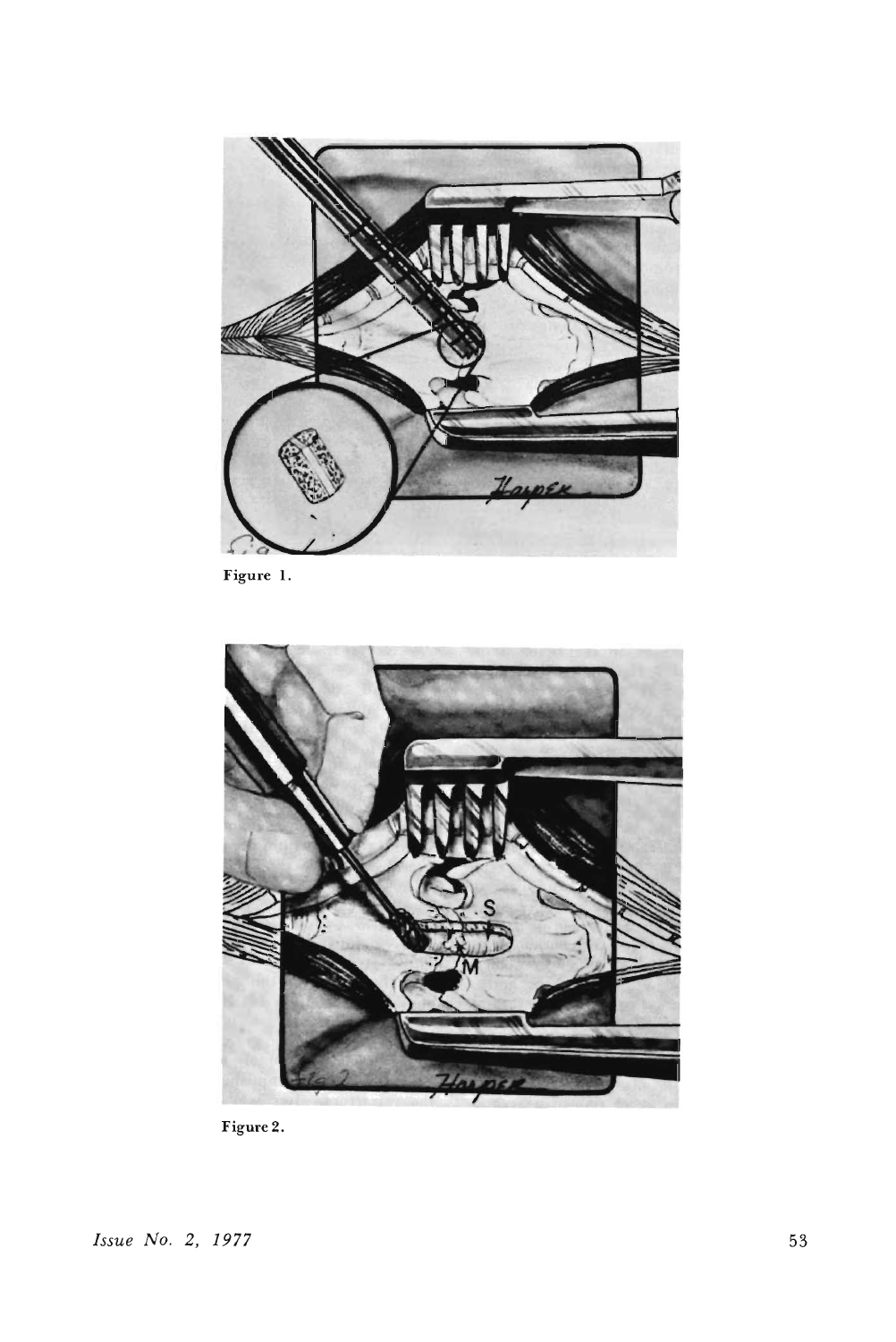confinement. Following one week of medical treatment, with minimal response, the patient was referred to Iowa State University.

On initial examination, the dog was alert and aware of his surroundings. He lay on his left side and made no attempt to rise. When placed upon his right side, he became very anxious and tried to roll back to his left side. Attempts to manipulate his head produced pain. A depression was observed on the dorsal aspect of the neck just caudal to the wings of the atlas. Some minor skin lesions were seen on the ventral side of the neck and a bruise was noticed on the right side of the head. Pain response was elicited from pinching the toes on all four legs. When the dog was placed upright, the front legs became rigid and in an extended position. A small amount of hemorrhage was noticed in the sclera of the right eye.

From this examination and case history, it was concluded that the dog had received a severe blow to the right side of the head and neck. The blow had caused some edema or hemorrhage in the brain stem which impaired his righting reflex. Furthermore, there was evidence of some compression in the cervical spinal region.

Preliminary radiographs, taken without anesthesia, revealed many calcified discs in the cervical and thoracolumbar region. A lesion appearing to be a herniated disc was observed in the  $C_2-C_3$  region.

Blood chemistries were performed; all were in the normal range. Dexamethazone at lmg/pound and penicillin-streptomycin at  $1cc/20$  pounds B.I.D. were administered and the patient was observed for 48 hours. His condition remained stable.

On August 30, 1975, the patient was anesthesized and radiographs were taken revealing a radiopaque mass in the horse's head (an area dorsal to the intervertebral space bordered by the two adjacent vertebrae resembling the shape of a horse's head). This mass was determined to be the herniated disc material of the intervertebral space  $C_2 - C_3$ . To avoid risk of a second anesthesia, surgery was performed immediately.

The dog was positioned in dorsal recumbency and the ventral neck region was clipped and scrubbed. A sandbag was placed under the neck for support. The head was pulled forward and secured with tape across the mandible. Lactated Ringers solution was administered LV. throughout the surgery.

A ventral midline incision was made and the sternohyoideus and sternothyroideus were separated and retracted. The trachea, esophagus, and carotid sheath were retracted laterally to expose the longus colli muscle. Care was taken in retraction to avoid damage to the vagosympathetic trunk.

The ventral spinous process was used to identify the intervertebral space, which was located immediately caudal to this palpable process. In some small dogs this process may not be palpable, but the transverse processes can be felt laterally and will provide proper identification of the regional anatomy (8).

Using the prominent transverse processes of the sixth cervical vertebra as a landmark, moving medially to find the ventral spinous processes of  $C_5$  and then counting forward, the  $C_2 - C_3$  intervertebral space was located. The longus colli muscle was dissected away from the area and bone rongeurs were used to remove the ventral spinous process.

A Stricker® pneumatic drill was used to remove the portions of the bodies of the two adjacent vertebrae. The portion removed was about two-thirds the width of the vertebra and about one-fourth its length. Care was taken not to involve the vertebral arteries that lie within the spinal canal and lateral to the piece of bone removed.

Once the piece of bone was removed, the dura mater could be seen. All visible disc material was carefully removed. The other intervertebral spaces were then fenestrated with a tartar scraper.

In the original technique developed for humans and later used in dogs, a bone graft was placed in this slot. It has since been found that the bone graft is unnecessary and now is not routinely used (5).

Closure was accomplished by removal of the retractors, after which all structures resumed their normal position. The sternohyoideus and sternothyroideus muscles were sutured with a simple continuous 2-0 chromic catgut suture. The subcuticular tissue was closed with a running right-